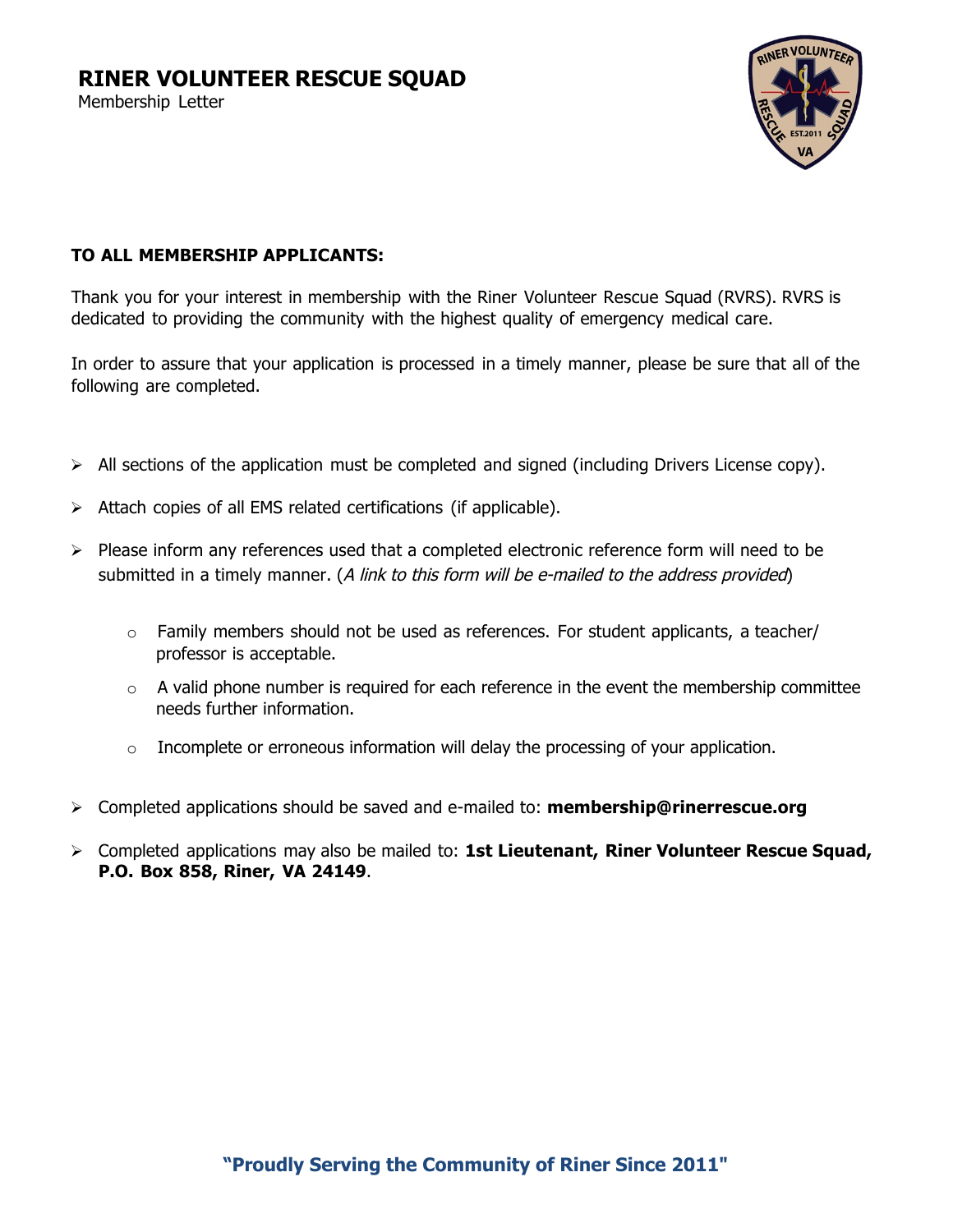# **RINER VOLUNTEER RESCUE SQUAD**

Membership Application



Please submit this application with a copy of your accompanying documents to: **1st Lieutenant, Riner Volunteer Rescue Squad, PO Box 858, Riner, VA 24149** OR via E-Mail: **membership@rinerrescue.org**

| <b>APPLICANT</b>      |               |           |               |  |
|-----------------------|---------------|-----------|---------------|--|
| Last Name             | First         | M.I.      | <b>DOB</b>    |  |
| <b>Street Address</b> |               |           | Apt. #        |  |
| City                  | <b>State</b>  | ZIP       |               |  |
| Phone                 | E-mail        |           |               |  |
| Membership Category   | $\Box$ Active | Associate | $\Box$ Junior |  |
|                       |               |           |               |  |

| <b>BACKGROUND</b>                                                                    |                           |                            |
|--------------------------------------------------------------------------------------|---------------------------|----------------------------|
| Do you have a legal right to work in the United States?                              | YES $\Box$<br>$NO \Box$   |                            |
| Do you have a valid driver's license?                                                | YES $\Box$<br>$NO \sqcup$ | State<br>Number            |
| Have you ever been convicted of a crime?                                             | $YES$ $\Box$<br>$NO \Box$ | If yes, attach explanation |
| Have you ever been convicted of Driving While<br>Intoxicated or Under the Influence? | $YES$ $\Box$<br>$NO \Box$ | If yes, attach explanation |
| Have you ever been denied or terminated membership<br>from a public safety agency?   | YES $\Box$<br>$NO \Box$   | If yes, attach explanation |
| Have you ever been dismissed or forced to resign from<br>any position?               | YES I<br>$NO \sqcup$      | If yes, attach explanation |

### **EDUCATION**

| High School |    |                                        | Address |           |        |
|-------------|----|----------------------------------------|---------|-----------|--------|
| From        | To | Did you graduate? YES $\Box$ NO $\Box$ |         |           | Degree |
| College     |    |                                        | Address |           |        |
| From        | To | Did you graduate? YES $\Box$           |         | $NO \Box$ | Degree |
| Other       |    |                                        | Address |           |        |
| From        | To | Did you graduate? YES $\square$        |         | $NO \Box$ | Degree |

| <b>CERTIFICATIONS</b>                                                                      |  |  |  |
|--------------------------------------------------------------------------------------------|--|--|--|
| List relevant certifications. Attach copies. (ie: EMT, NREMT, EVOC, CPR, ACLS, PALS, etc.) |  |  |  |
| Certification<br>Expiration                                                                |  |  |  |
|                                                                                            |  |  |  |
|                                                                                            |  |  |  |
|                                                                                            |  |  |  |
|                                                                                            |  |  |  |
|                                                                                            |  |  |  |
|                                                                                            |  |  |  |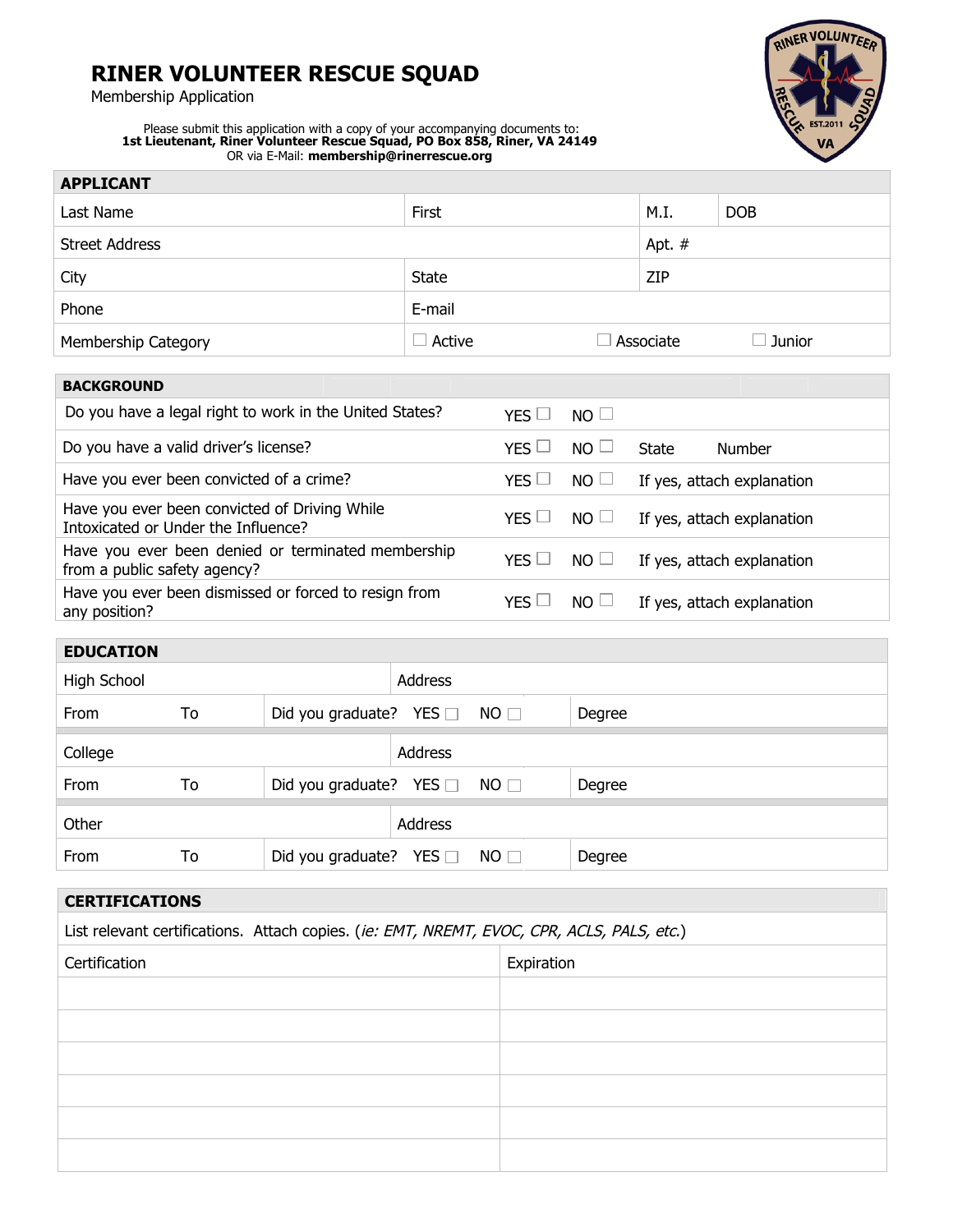| <b>EMPLOYMENT</b>                                             |                          |                                                                                            |                |  |
|---------------------------------------------------------------|--------------------------|--------------------------------------------------------------------------------------------|----------------|--|
| List most recent employment first.                            |                          |                                                                                            |                |  |
| Company                                                       |                          |                                                                                            | Phone          |  |
| Address                                                       |                          |                                                                                            |                |  |
| Position                                                      |                          |                                                                                            | Supervisor     |  |
| From                                                          | To                       | Reason for Leaving                                                                         |                |  |
| Company                                                       |                          |                                                                                            | Phone          |  |
| Address                                                       |                          |                                                                                            |                |  |
| Position                                                      | Supervisor               |                                                                                            |                |  |
| From                                                          | To                       | Reason for Leaving                                                                         |                |  |
| Company                                                       |                          |                                                                                            | Phone          |  |
| Address                                                       |                          |                                                                                            |                |  |
| Position                                                      |                          |                                                                                            | Supervisor     |  |
| From                                                          | To                       | Reason for Leaving                                                                         |                |  |
| <b>EXPERIENCE</b>                                             |                          |                                                                                            |                |  |
|                                                               |                          | List all prior experience with volunteer fire, EMS, and other public safety organizations. |                |  |
| Agency                                                        |                          |                                                                                            | Phone          |  |
| Address                                                       |                          |                                                                                            |                |  |
| Position                                                      |                          |                                                                                            | Chief          |  |
| From                                                          | To                       | Reason for Leaving                                                                         |                |  |
| Agency                                                        |                          |                                                                                            | Phone          |  |
| Address                                                       |                          |                                                                                            |                |  |
| Position                                                      |                          |                                                                                            | Chief          |  |
| From                                                          | To<br>Reason for Leaving |                                                                                            |                |  |
| If you have additional experience, please attach.             |                          |                                                                                            |                |  |
| <b>REFERENCES</b>                                             |                          |                                                                                            |                |  |
| List three references. Do not include relatives or employers. |                          |                                                                                            |                |  |
| Full Name                                                     |                          |                                                                                            | Phone & E-Mail |  |
| <b>Address</b>                                                |                          |                                                                                            | Relationship   |  |
| <b>Full Name</b>                                              |                          |                                                                                            | Phone & E-Mail |  |
| Address                                                       |                          |                                                                                            | Relationship   |  |
| <b>Full Name</b>                                              |                          |                                                                                            | Phone & E-Mail |  |
| Address                                                       |                          |                                                                                            | Relationship   |  |